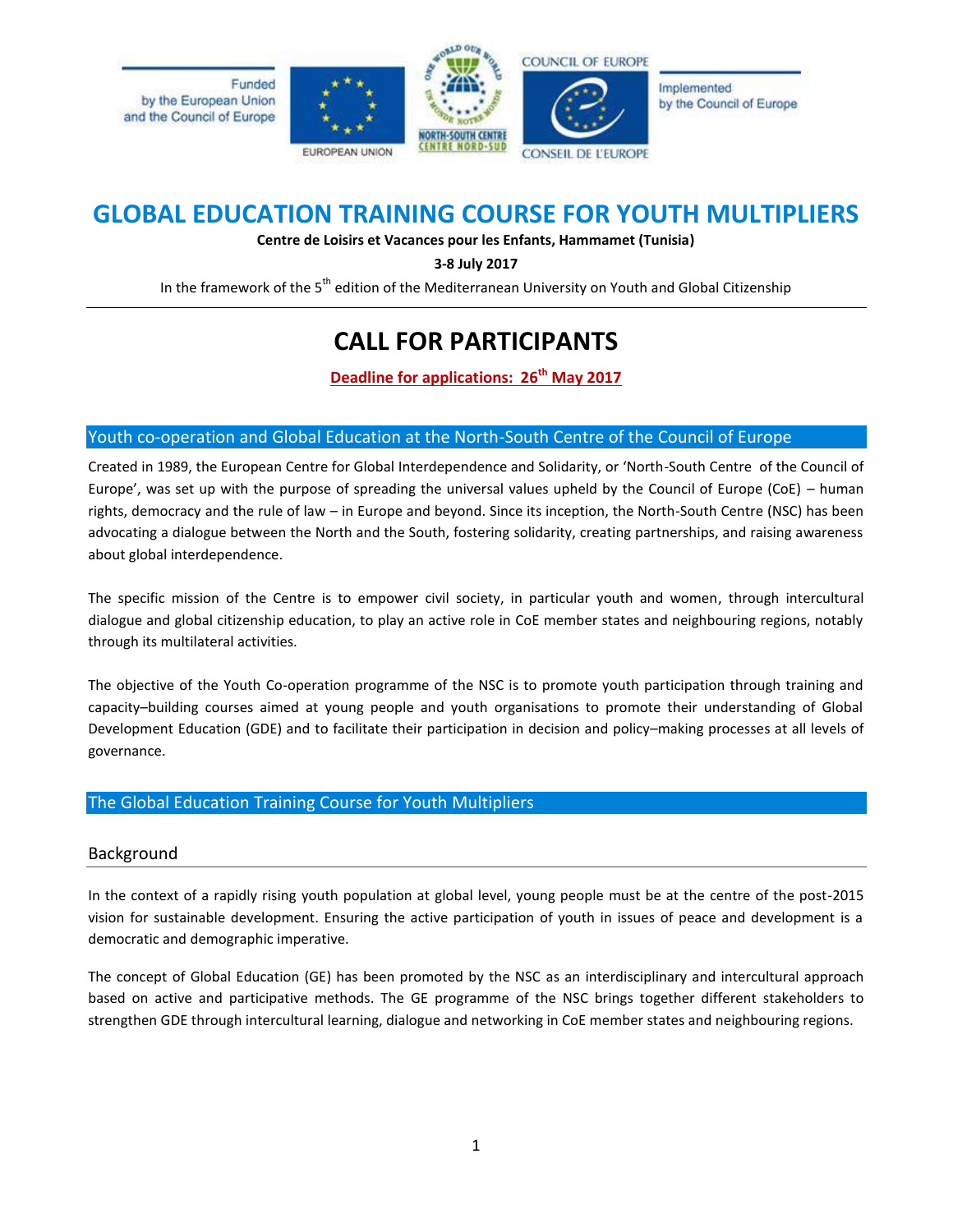

With these objectives in mind, the NSC acknowledges that youth organisations have the expertise, pedagogical approach and capacity to reach out to other young people in their communities. Youth organisations are important knowledge producers and education providers, in formal, non-formal and informal settings. The NSC activities respond to this reality and Youth Co-operation and GE programmes are tied together through a complementary series of e-learning and residential training courses to promote the human rights, intercultural and democratic citizenship dimensions of GE.

The Global Education Training Course for Youth Multipliers is part of the iLegend project: Intercultural Learning Exchange through Global Education, Networking and Dialogue co-funded by the Council of Europe and the Civil Society and Local Authorities Programme of the European Union.

### Objectives and Expected Results

The training course has two main aims:

- to empower young people to further support the practice of GDE based on NSC GE methodology;
- to provide youth multipliers with a series of competences and tools to promote and disseminate principles of GDE to other young people.

The specific objectives of the course are:

- to understand the skills, values and knowledge behind the concept of GDE and its intercultural dimension;
- to develop a better understanding of intercultural education, intercultural learning and intercultural competences;
- to offer a platform to reflect on the role of intercultural education and the challenges posed by the local context in a globalised world;
- to raise awareness about the Global Agenda 2030 of the United Nations and the role that young people and youth organisations have in implementing, monitoring and evaluating the Sustainable Development Goals in their local communities;
- to facilitate the development of specific training and facilitation competences and transfer of knowledge in educational methodologies for the development of multilateral youth activities that promote peaceful and inclusive societies;
- to contribute to the NSC GE Online Resource Centre facilitating the sharing and dissemination of tools and practices to strengthen GDE.

### The Framework of the Training Course: the 5<sup>th</sup> MedUni

The 6<sup>th</sup> edition of the Global Education Training Course for Youth Multipliers takes place in the framework of the 5<sup>th</sup> Mediterranean University on Youth and Global Citizenship (MedUni) organised in collaboration with the Observatoire National de la Jeunesse de Tunisie and in cooperation with other youth-led and youth-serving organisations active in the Euro-Arab and Euro-Mediterranean Co-operation.

Based on the idea of global citizenship and identity, the MedUni provides a space where young people and youth workers from both shores of the Mediterranean come together as part of a global youth movement that works for more sustainable and inclusive societies.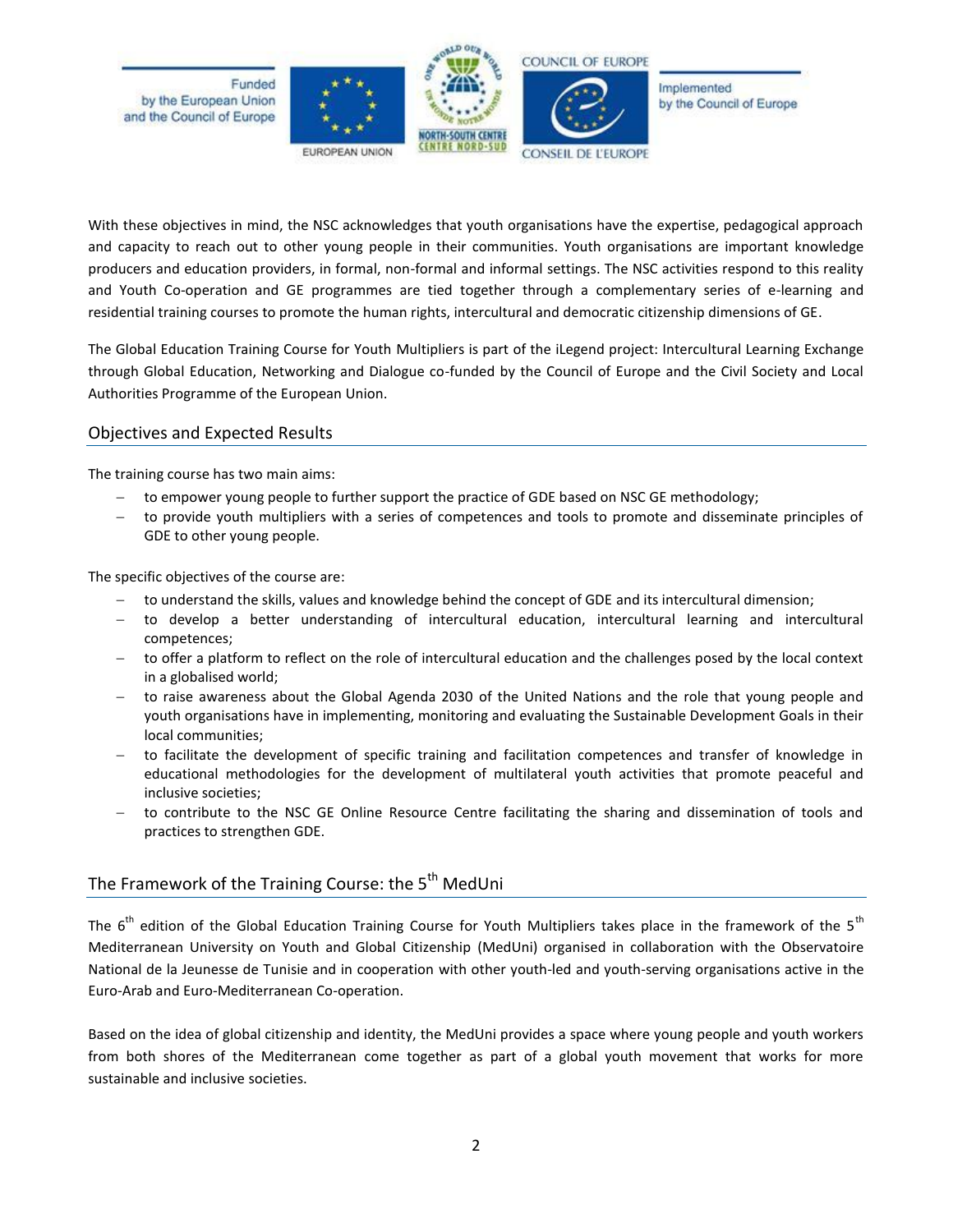

The MedUni is part of the Network of Universities on Youth and Global Citizenship<sup>1</sup> and is committed to further strengthening youth cooperation through a permanent dialogue between youth organisations and youth-related institutions at regional, multilateral and global level, contributing to the Global Youth Partnership for Development.

Each year, an overarching theme is chosen to connect the different Universities of the Network. In 2017 the theme chosen is "Developing Global Identities". This year's theme would allow participants and political representatives to reflect on how youth organisations and youth work can empower young people as global citizens to celebrate their diverse identities, face their vulnerabilities and unleash their potential to contribute to the implementation, monitoring and evaluation of the Global Agenda 2030 of the United Nations.

You can read the full concept not[e here.](http://www.coe.int/t/dg4/nscentre/News/2017/NSC-YC-CN_Developing%20Global%20Identities_EN.pdf)

### Methodology

The training methodology is based on a number of successful experiences of training for youth workers and youth leaders developed by the North-South Centre. It will also benefit from the knowledge of a team of facilitators experts in the field of Youth Co-operation and Global Education.

The team will be composed having into consideration the complementarity of their profiles. It should be expected that the team of facilitators also reflect gender balance and the cultural and geographical diversity of the regions.

The final programme elements will be defined by the pedagogical team, having into consideration the overall aims, the profile and expectations of participants and the theme "Developing Global Identities".

The course is a week-long programme using a variety of educational methods such as: thematic, methodological and political inputs and discussions, new technologies, guides and reference documents, simulation exercises, group's dynamics, interactive role plays, examples of good practices, etc. The use of experiential methods and workshops will strengthen the practical side of the course.

### Procedure

#### Profile

 $\overline{a}$ 

Candidates will be considered for the selection phase on the basis of the following eligibility criteria to be fulfilled by the deadline for applications:

- be a citizen from one of the CoE member States or Southern Mediterranean region;
- be between 18 and 30 years old;
- be able to work and communicate in English;
- be supported by one youth organisation/platform or institution.

<sup>&</sup>lt;sup>1</sup> The Network, created in 2011, currently includes the University on Youth and Development (UYD, Spain) and the Mediterranean University on Youth and Global Citizenship (MedUni, Tunisia). The Network also included the African University on Youth and Development (AUYD, Cape Verde and Kenya) and the University of Participation and Citizenship (UPC, Uruguay), not active at the moment.